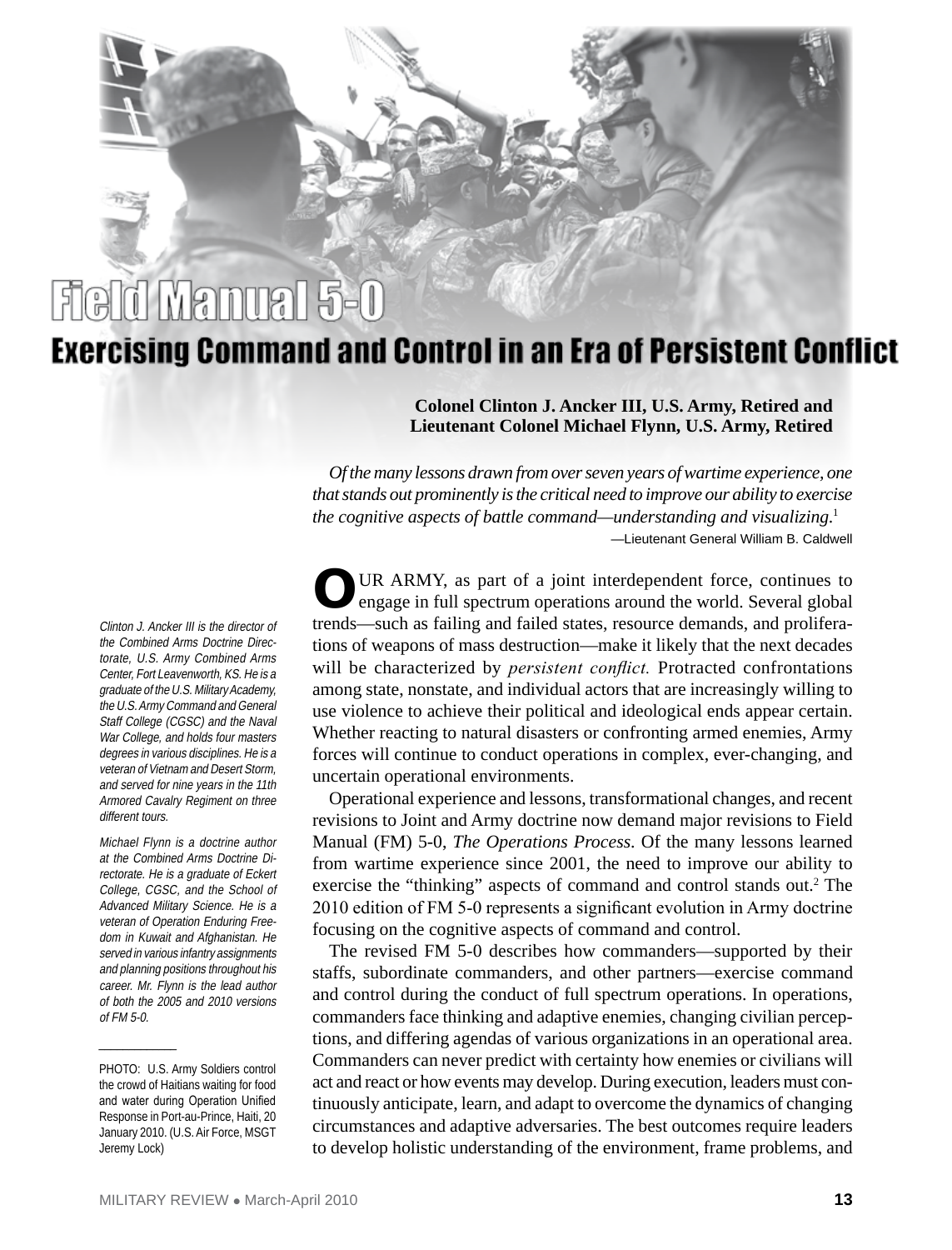| <b>Report Documentation Page</b>                                                                                                                                                                                                                                                                                                                                                                                                                                                                                                                                                                                                                                                                                                                                                                                                                                   |                             |                              |                                                     | Form Approved<br>OMB No. 0704-0188                 |                                           |
|--------------------------------------------------------------------------------------------------------------------------------------------------------------------------------------------------------------------------------------------------------------------------------------------------------------------------------------------------------------------------------------------------------------------------------------------------------------------------------------------------------------------------------------------------------------------------------------------------------------------------------------------------------------------------------------------------------------------------------------------------------------------------------------------------------------------------------------------------------------------|-----------------------------|------------------------------|-----------------------------------------------------|----------------------------------------------------|-------------------------------------------|
| Public reporting burden for the collection of information is estimated to average 1 hour per response, including the time for reviewing instructions, searching existing data sources, gathering and<br>maintaining the data needed, and completing and reviewing the collection of information. Send comments regarding this burden estimate or any other aspect of this collection of information,<br>including suggestions for reducing this burden, to Washington Headquarters Services, Directorate for Information Operations and Reports, 1215 Jefferson Davis Highway, Suite 1204, Arlington<br>VA 22202-4302. Respondents should be aware that notwithstanding any other provision of law, no person shall be subject to a penalty for failing to comply with a collection of information if it<br>does not display a currently valid OMB control number. |                             |                              |                                                     |                                                    |                                           |
| 1. REPORT DATE<br>2010                                                                                                                                                                                                                                                                                                                                                                                                                                                                                                                                                                                                                                                                                                                                                                                                                                             | 2. REPORT TYPE              |                              | <b>3. DATES COVERED</b><br>00-03-2010 to 00-04-2010 |                                                    |                                           |
| <b>4. TITLE AND SUBTITLE</b>                                                                                                                                                                                                                                                                                                                                                                                                                                                                                                                                                                                                                                                                                                                                                                                                                                       |                             |                              |                                                     | 5a. CONTRACT NUMBER                                |                                           |
| Field Manual 5-0. Exercising Command and Control in an Era of<br><b>Persistent Conflict</b>                                                                                                                                                                                                                                                                                                                                                                                                                                                                                                                                                                                                                                                                                                                                                                        |                             |                              |                                                     | 5b. GRANT NUMBER                                   |                                           |
|                                                                                                                                                                                                                                                                                                                                                                                                                                                                                                                                                                                                                                                                                                                                                                                                                                                                    |                             |                              |                                                     | <b>5c. PROGRAM ELEMENT NUMBER</b>                  |                                           |
| 6. AUTHOR(S)                                                                                                                                                                                                                                                                                                                                                                                                                                                                                                                                                                                                                                                                                                                                                                                                                                                       |                             |                              |                                                     | 5d. PROJECT NUMBER                                 |                                           |
|                                                                                                                                                                                                                                                                                                                                                                                                                                                                                                                                                                                                                                                                                                                                                                                                                                                                    |                             |                              |                                                     | <b>5e. TASK NUMBER</b>                             |                                           |
|                                                                                                                                                                                                                                                                                                                                                                                                                                                                                                                                                                                                                                                                                                                                                                                                                                                                    |                             |                              |                                                     | 5f. WORK UNIT NUMBER                               |                                           |
| 7. PERFORMING ORGANIZATION NAME(S) AND ADDRESS(ES)<br>U.S. Army Combined Arms Center, Fort Leavenworth, KS, 66027                                                                                                                                                                                                                                                                                                                                                                                                                                                                                                                                                                                                                                                                                                                                                  |                             |                              |                                                     | 8. PERFORMING ORGANIZATION<br><b>REPORT NUMBER</b> |                                           |
| 9. SPONSORING/MONITORING AGENCY NAME(S) AND ADDRESS(ES)                                                                                                                                                                                                                                                                                                                                                                                                                                                                                                                                                                                                                                                                                                                                                                                                            |                             |                              |                                                     | 10. SPONSOR/MONITOR'S ACRONYM(S)                   |                                           |
|                                                                                                                                                                                                                                                                                                                                                                                                                                                                                                                                                                                                                                                                                                                                                                                                                                                                    |                             |                              |                                                     | <b>11. SPONSOR/MONITOR'S REPORT</b><br>NUMBER(S)   |                                           |
| 12. DISTRIBUTION/AVAILABILITY STATEMENT<br>Approved for public release; distribution unlimited                                                                                                                                                                                                                                                                                                                                                                                                                                                                                                                                                                                                                                                                                                                                                                     |                             |                              |                                                     |                                                    |                                           |
| <b>13. SUPPLEMENTARY NOTES</b>                                                                                                                                                                                                                                                                                                                                                                                                                                                                                                                                                                                                                                                                                                                                                                                                                                     |                             |                              |                                                     |                                                    |                                           |
| 14. ABSTRACT                                                                                                                                                                                                                                                                                                                                                                                                                                                                                                                                                                                                                                                                                                                                                                                                                                                       |                             |                              |                                                     |                                                    |                                           |
| <b>15. SUBJECT TERMS</b>                                                                                                                                                                                                                                                                                                                                                                                                                                                                                                                                                                                                                                                                                                                                                                                                                                           |                             |                              |                                                     |                                                    |                                           |
| <b>16. SECURITY CLASSIFICATION OF:</b><br>17. LIMITATION OF<br><b>ABSTRACT</b>                                                                                                                                                                                                                                                                                                                                                                                                                                                                                                                                                                                                                                                                                                                                                                                     |                             |                              |                                                     | 18. NUMBER<br>OF PAGES                             | 19a. NAME OF<br><b>RESPONSIBLE PERSON</b> |
| a. REPORT<br>unclassified                                                                                                                                                                                                                                                                                                                                                                                                                                                                                                                                                                                                                                                                                                                                                                                                                                          | b. ABSTRACT<br>unclassified | c. THIS PAGE<br>unclassified | Same as<br><b>Report (SAR)</b>                      | 7                                                  |                                           |

**Standard Form 298 (Rev. 8-98)**<br>Prescribed by ANSI Std Z39-18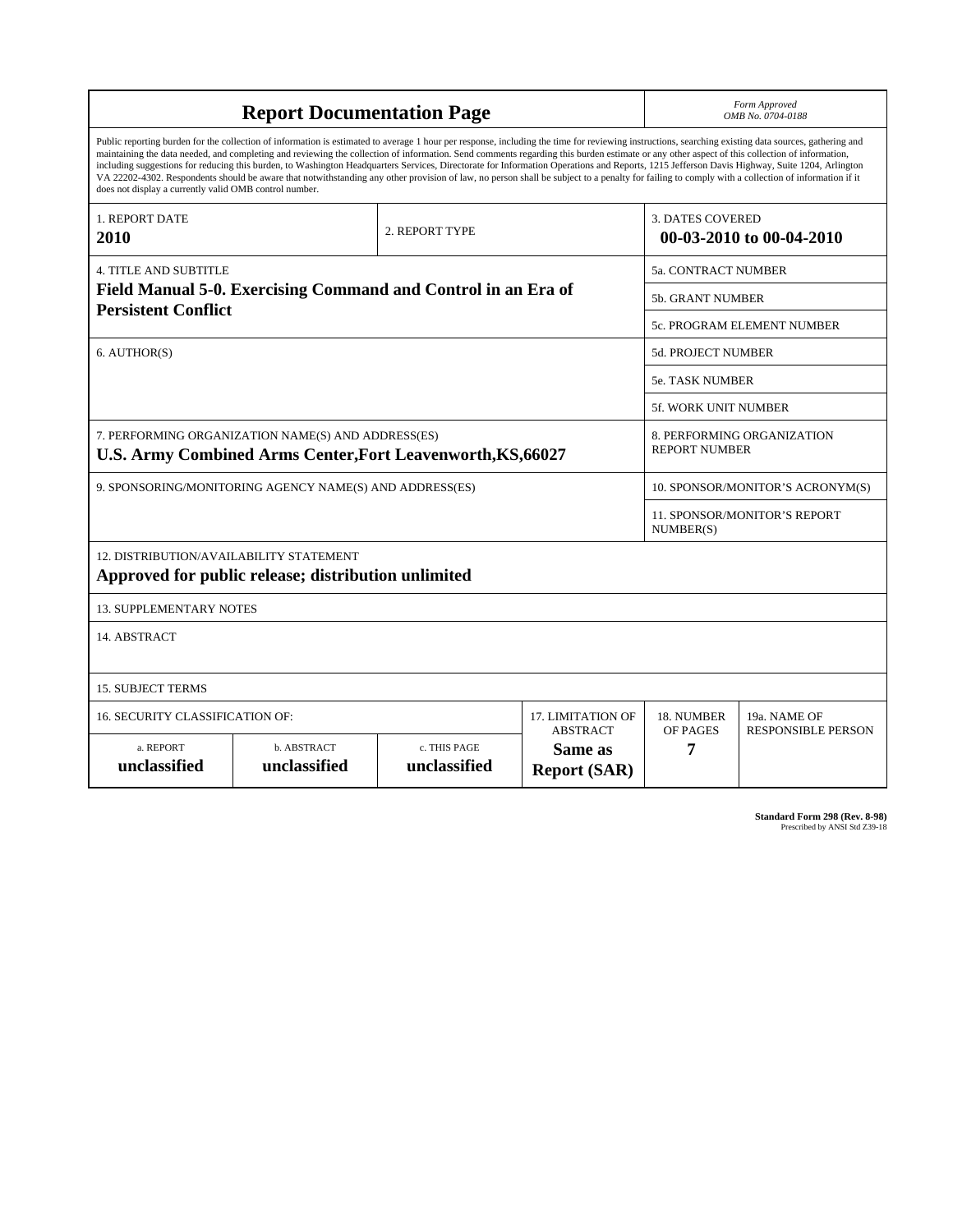develop approaches to solve or manage those problems. From such understanding, leaders can develop simple, flexible plans that communicate their vision and intent by focusing on the results they expect to achieve. Commanders must encourage continuous collaboration across the force to better understand the situation as they adjust plans or reframe problems throughout the conduct of an operation.

#### **Making the Manual**

This revision of FM 5-0 began in parallel with the revision of FM 3-0, *Operations,* in 2006. As part of the development strategy for FM 3-0, the Combined Arms Doctrine Directorate (CADD) staffed a series of issue papers to a broad audience of military and civilian organizations to stimulate debate and gain consensus concerning the Army's direction for its capstone doctrine on operations. Topics ranged from the Army's operational concept of full spectrum operations to the construction of the warfighting functions (intelligence, movement and maneuver, fires, protection, sustainment, and command and control). Feedback from these issue papers revealed gaps to include insufficient doctrine on assessment, a need to better describe how stability operations are integrated into full spectrum operations, guidelines for command post organization and operations, and an Army position on so-called "effects-based" operations.3 These shortfalls led to the development of Field Manual Interim (FMI) 5-0.1, *The Operations Process*, published in 2006. This interim field manual filled a significant gap in doctrine until the ideas in FM 3-0 and FM 5-0 could be fully examined, evaluated, and published. FMI 5-0.1 provided a basis for the command and control chapter of FM 3-0 as well as the foundation for the revision of FM 5-0.

During this period, the Army also examined concepts to assist commanders in understanding complex, ill-structured problems and ways to visualize approaches to solve those problems. Collectively known as "design," several organizations—such as Training and Doctrine Command's (TRADOC) Army Concepts Integration Center, the School of Advanced Military Studies (SAMS), and the Army War College—explored ways to incorporate the theories and philosophy of design into practical application for military operations. In January 2008, TRADOC Pamphlet 525-5-500, *Commander's* 

*Appreciation and Campaign Design,* captured the latest ideas of how design could enhance command and control. Simultaneously, SAMS developed and began teaching its "Art of Design" curriculum that addressed subjects ranging from the theoretical basis of design to practical application in operations through three formal exercises. Both the TRADOC pamphlet and the work from SAMS significantly influenced the incorporation of design into command and control in Army.4

With significant collaborative effort over the last three years, the Army developed and staffed three drafts of FM 5-0. The manual was also shared with the Joint staff, combatant commands, and selected interagency organizations, including the Department of State and the United States Agency for International Development. CADD hosted three action-officer-level councils of colonels in an effort to synthesize and integrate over 3,000 comments from various organizations over three drafts to coalesce as much expert knowledge, thought, and experience as possible. The meetings provided a separate forum for fostering debate, gaining consensus, and resolving critical and important contributions from reviewing agencies prior to the TRADOC commander's review and approval conference held in December 2009.

### **What is Changing and Why?**

One of the first changes readers will note in the new FM 5-0 is its title. Changed from *Army Planning and Orders Production* to *The Operations Process*, the new title reflects significant modification to the material covered in FM 5-0. While retaining details of planning and planning products, the revised FM 5-0 expands the scope of the manual to include doctrine on the exercise of command and control throughout the operations process. This change is intended to better describe the dynamic relationship among all the activities of the operations process—not just planning.

The operations process is an organizational learning model consisting of the major command and control activities performed during operations: planning, preparing for, executing, and continuously assessing the operation. Commanders drive the operations process through battle command. The activities of the operations process may be sequential—especially at the start of an operation. However, once operations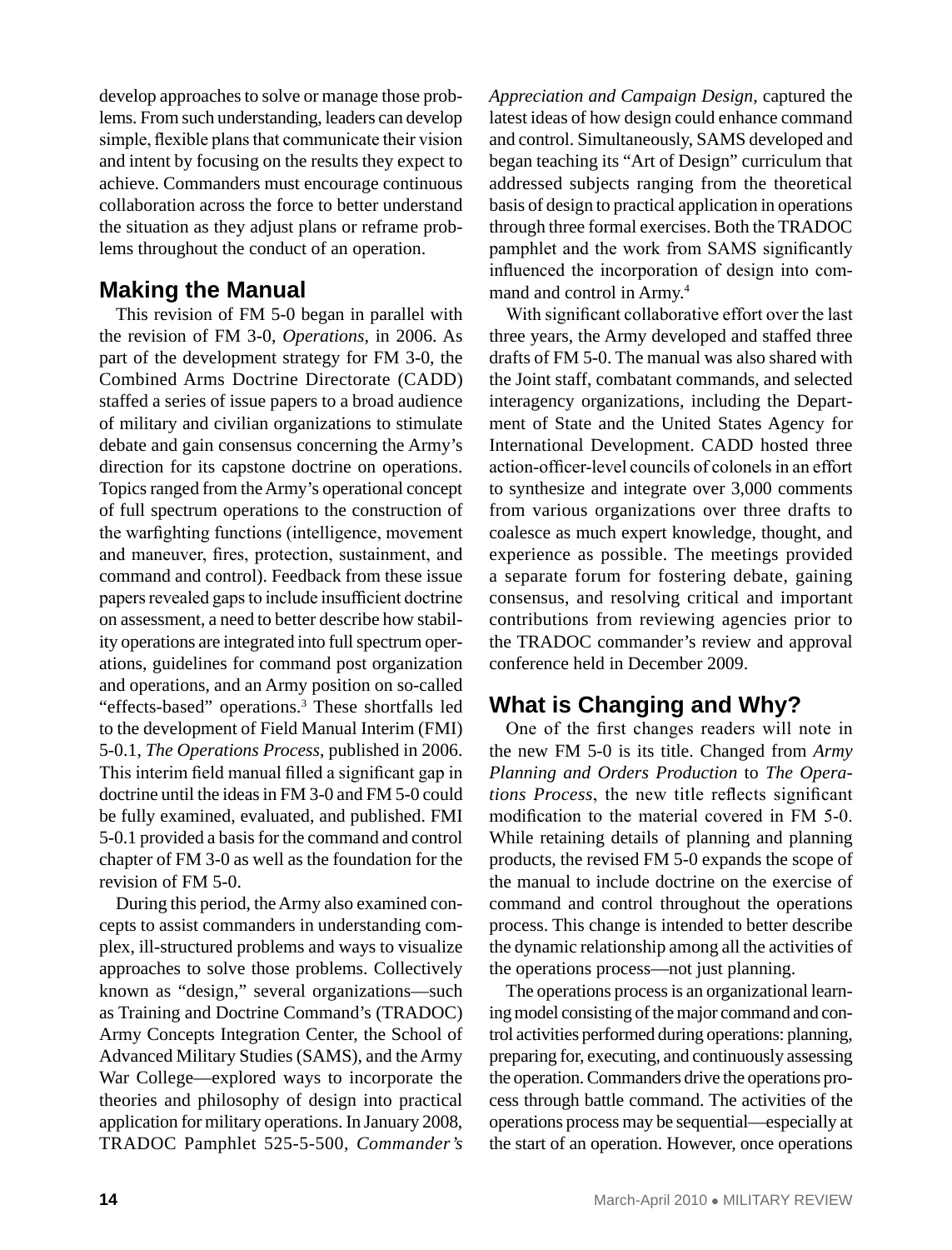have begun, a headquarters often conducts parts of each activity simultaneously and cycles through the activities of the operations process continuously as the situation requires.

While simple in concept (plan, prepare, execute, and assess), the operations process is dynamic in execution. Commanders and staffs use the operations process to integrate numerous activities consisting of hundreds of tasks executed throughout the headquarters. Commanders must organize and train their staffs to think critically and creatively as they plan, prepare, and execute operations simultaneously while continually assessing progress.

The Army's model for the exercise of command and control through the operations process is not new. The 2001 edition of FM 3-0 and the 2003 edition of FM 6-0 each addressed battle command and the operations process in detail. The 2005 edition of FM 5-0 described how planning fit within the operations process. What is new, however, is a greater emphasis of the commander's role during the conduct of operations and a more detailed description of the interrelationships among the commander, staff, subordinate commanders, and other partners in the exercise of command and control. FM 5-0 now provides doctrine on the operations process as a whole, a chapter on design, and a chapter for each activity of the operations process. The appendixes describe tactics, techniques, and procedures for organizing the headquarters to conduct the operations process, using the military decision-making process (MDMP), conducting troop-leading procedures, and writing operation plans and orders.

#### **Building on Full Spectrum Operations**

The 2005 edition of FM 5-0 focused on offensive and defensive operations both in examples and in emphasis. To better account for full spectrum operations, the revised FM 5-0 incorporates the central idea of full spectrum operations throughout the manual. The new manual emphasizes the importance of understanding the civil aspects of the operational environment in relationship to the

mission, enemy, terrain and weather, troops and support available, and time. FM 5-0 now stresses the fundamental that, during operations, commanders continually consider and combine stability tasks focused on the populations with offensive and defensive tasks focused on the enemy during planning and execution. It describes ways to develop plans for full spectrum operations using lines of effort and modifies the Army's operation order to better account for civil considerations and stability or civil support tasks.

The chapter on execution describes how commanders use forces and other resources to mass effects at decisive points and times. It describes how commanders seek to seize and retain the initiative, build and maintain momentum, and exploit success. Additionally, the command and control philosophy of mission command and acceptance of prudent risk is addressed in detail in the execution chapter and throughout the new FM 5-0.

#### **Incorporating Design into Army Doctrine**

*We often fail not because we fail to solve the problem we face, but because we fail to face the right problem.*

—Russell L. Ackoff <sup>5</sup>

Full spectrum operations conducted within a population are effective only when commanders understand the issues within the context of that population. Understanding context and then deciding how, if, and when to act is a product of design and integral to the art of command. The revised FM 5-0 describes the practice of design throughout the operations process.

*Design* is a methodology for applying critical and creative thinking to understand, visualize, and describe complex, ill-structured problems and develop approaches to solve them. Design underpins the exercise of battle command within the operations process, guiding the iterative and often cyclic application of understanding, visualizing, and describing. Design assists with the conceptual aspects of planning to include understanding

*The new manual emphasizes the importance of understanding the civil aspects of the operational environment…*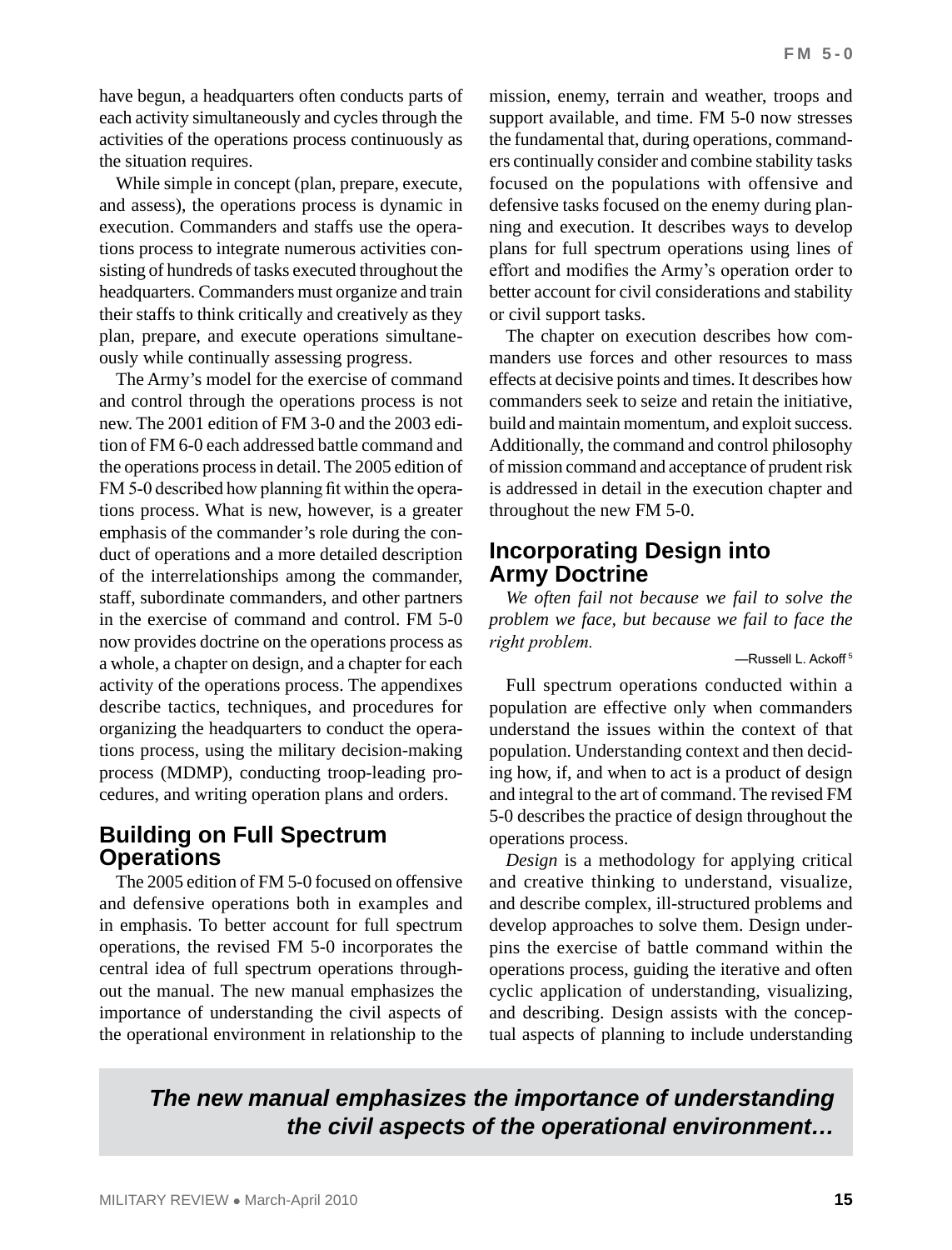the operational environment and framing the problem, visualizing a desired end state, and conceptualizing a broad operational approach to solve or manage a problem situation. Commanders describe their understanding and visualization in a design concept that drives more detailed planning. Design is practiced continuously throughout the operations process. As commanders learn during execution, they update their understanding, modify their visualization, and describe their visualization to modify plans. In some instances, commanders may go beyond modifying the basic plan. They may decide to reframe the problem and develop a new operational approach resulting in an entirely new plan.



**U.S. Army MG John A. McDonald, commander of U.S. Forces Afghanistan, speaks with CPT Jason Adams, a physician's assistant, Afghanistan, 20 December 2009.**

The revised FM 5-0 devotes a chapter to design that describes the fundamentals of design and offers a design methodology. Design is also addressed throughout the manual to include chapters on the fundamentals of the operations process, planning, execution, and assessment. In addition, the revised appendix on the MDMP describes how design interfaces with the MDMP.

#### **Other Changes**

In addition to expanding the scope of the manual to include all the activities of the operations process and incorporating the concept of design, other significant changes in the new FM 5-0 include—

• Replacing command and control techniques and products based on the *battlefield operation systems* to the *warfighting functions*. This affects several areas, to include organizing the staff for operations and the formats for operation orders and their annexes.

• Emphasizing and accounting for how commanders use the five *Army information tasks* in shaping the operational environment.

• Describing how commanders organize their staff into command posts, command post cells, working groups, and boards to conduct the operations process.

● Updating the MDMP and operation order format to better account for design, full spectrum operations, the warfighting functions, and the five Army information tasks.

#### **Fundamentals of the Operations Process**

In addition to the principles of operations found in FM 3-0, the doctrine that FM 5-0 prescribes is built on six fundamentals:

• Commanders drive the operations process through battle command.

● Situational understanding is fundamental to effective command and control.

● Critical and creative thinking aids in understanding and decision making throughout the operations process.

● Commanders continually consider and combine tasks focused on the populations (stability or civil support operations) as well as those tasks focused on enemy forces (offensive and defensive operations).

• Mission command is the preferred method of exercising command and control.

● Continuous assessment enables organizational learning and adaptation throughout the conduct of operations.

**Commanders drive the operations process through battle command**. A key theme in the new FM 5-0 is the central role of the commander in the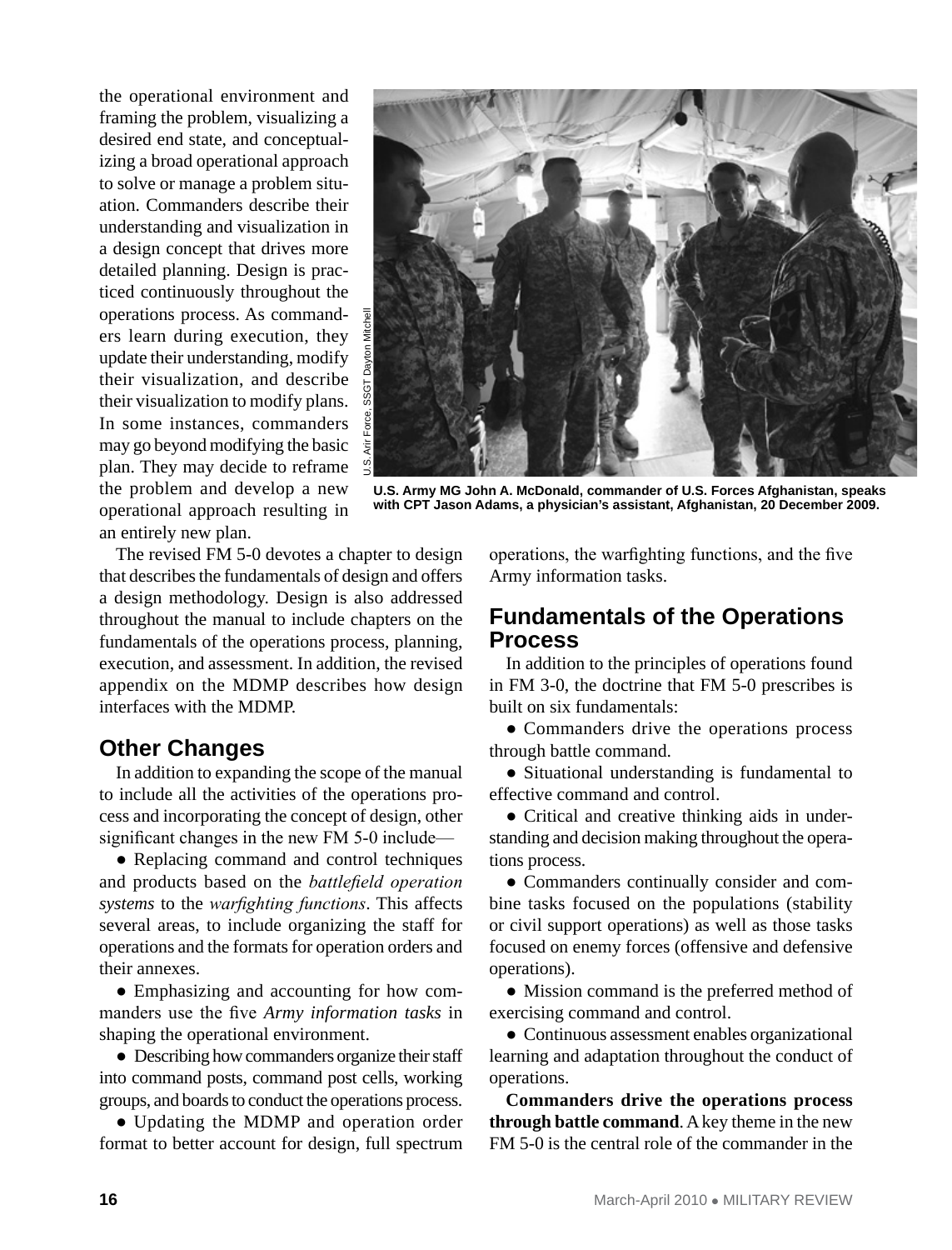operations process. While staffs perform essential functions that amplify the effectiveness of operations, commanders play the most important role in the operations process through battle command. Battle command is the art and science of understanding, visualizing, describing, directing, leading, and assessing operations to accomplish missions.

The relationships among the activities of battle command and the activities of the operations process are dynamic. All activities of battle command occur in planning, preparation, execution, and assessment, but take on different emphasis throughout the conduct of operations. For example, during planning, commanders focus their activities on understanding, visualizing, and describing. During execution, commanders often focus on directing, leading, and assessing while improving their understanding and modifying their visualization.

One of the major changes to the Army's model for battle command was the addition of the activity of "understanding" in the 2008 edition of FM 3-0.6 The new FM 5-0 emphasizes the importance of developing and maintaining understanding throughout the operations process. Commanders collaborate and dialog with superior, adjacent, and subordinate commanders, and other military and civilian organizations within the area of operations to build and maintain their understanding. They also circulate throughout their areas of operations as often as possible, talking to subordinate commanders, Soldiers, and members of other military and civilian organizations as they observe operations for themselves. Commanders continuously update their understanding as the operation progresses and adjust their visualization of the operation as required. Commanders use their running estimate and the running estimates of the staff and subordinate commanders to assist them with understanding and visualization.

**Situational understanding is fundamental to effective command and control**. Throughout the operations process, commanders (supported by their staffs, subordinate commanders, and other partners) seek to build and maintain their situational understanding—the product of applying analysis and judgment to relevant information and knowledge—to facilitate their decision-making. Situational understanding is essential for commanders in establishing the situation's context, developing effective plans, assessing operations, and making

#### *Battle command is the art and science of understanding, visualizing, describing, directing, leading, and assessing operations to accomplish missions.*

quality decisions during execution. Commanders and staffs must continually work to maintain their situational understanding and work through periods of reduced understanding as the situation evolves.

As commanders develop their situational understanding, they see patterns emerge, dissipate, and reappear in their operational environment. This helps them direct their own forces' actions with respect to other friendly forces and partners, the enemy, the terrain, and the population. While complete understanding is the ideal for planning and decision-making, it rarely exists. Commanders must accept they will often have to act despite significant gaps in their understanding.

Collaboration and dialog assist in building learning organizations and developing a shared understanding of the situation. Throughout operations, commanders, subordinate commanders, staffs, and other partners collaborate and dialog actively, sharing and questioning information, perceptions, and ideas to better understand situations and make decisions. Collaboration is two or more people or organizations working together toward common goals by sharing knowledge and building consensus. Dialog is a way to collaborate that involves the candid exchange of ideas or opinions among participants that encourages frank discussions in areas of disagreement. Effective collaboration and dialog leads to increased understanding of the situation to include the problem or problems at hand.

**Critical and creative thinking aids in understanding and decision-making throughout the operations process**. To assist commanders in understanding and decision-making, commanders and staff apply critical and creative thinking techniques throughout the operations process.

Critical thinking is purposeful, reflective, and self-regulating judgment to determine the meaning and significance of what is observed or expressed. Critical thinking involves determining the meaning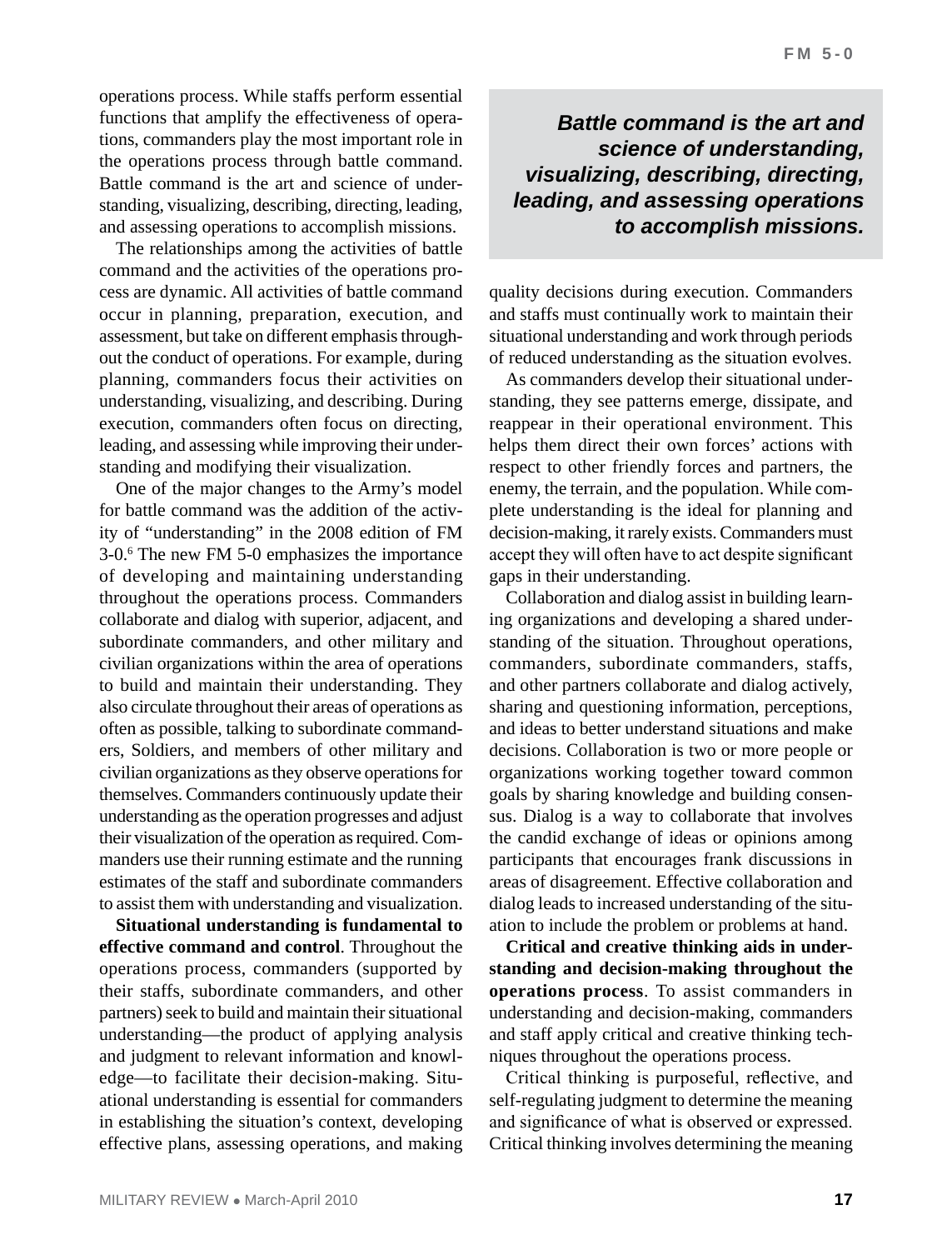and significance of what is observed or expressed. It also involves determining whether adequate justification exists to accept conclusions as true, based on a given inference or argument. Critical thinking is key to understanding situations, identifying problems, finding causes, arriving at justifiable conclusions, making quality plans, and assessing the progress of operations.

Creative thinking involves creating something new or original. Often, leaders face unfamiliar problems or old problems requiring new solutions. Creative thinking leads to new insights, novel approaches, fresh perspectives, and new ways of understanding and conceiving things. Leaders look at different options to solve problems. Creative thinking includes using adaptive approaches (drawing from previous similar circumstances) or innovative approaches (coming up with completely new ideas.

Critical and creative thinking are fundamental to understanding an operational environment, framing problems, and developing operational approaches to solve or manage those problems.

**Commanders continually consider and combine tasks focused on the populations (stability or civil support operations) and tasks focused on enemy forces (offensive and defensive operations)**. Military operations involve more than combat between armed opponents. Winning battles and engagements is critical but not sufficient for success. Shaping the civil situation is just as important to long-term success. Because of this, commanders continually consider and combine stability tasks focused on the population with offensive and defensive tasks focused on the enemy during planning and execution. For homeland security, commanders focus operations on civil support.

**Mission command is the preferred method of exercising command and control**. Because of the complex, uncertain, and ever changing nature of operations, mission command—as opposed to detailed command—is the preferred method for exercising command and control. *Mission command* is the conduct of military operations through

### *Creative thinking includes using adaptive approaches…*

decentralized execution based on mission orders. Successful mission command demands that subordinate leaders at all echelons exercise disciplined initiative, acting aggressively and independently within the commander's intent. Prerequisites for effective mission command are the use of mission orders; full familiarity with the mission, commander's intent, and concept of operations; and mutual trust and understanding between commanders and subordinates. FM 5-0 describes the philosophy of mission command as it applies to all activities of the operations process.

**Continuous assessment enables organizational learning and adaptation throughout the conduct of operations**. Assessment is a continuous activity of the operations process and a primary feedback mechanism that enables the command as a whole to learn and adapt. Assessment is also an activity of battle command. Plans are based on imperfect understanding and assumptions about how the commander expects a situation to evolve. Sometimes results fail to meet expectations or the situation evolves in a manner that was not anticipated, including unanticipated success. In these cases, the commander determines whether the results are due to a failure in implementing the plan (execution) or if the plan and its underlying logic were flawed. Continuous assessment helps commanders recognize shortcomings in the plan and changes in the situation. In those instances when assessment reveals minor variances from the commander's visualization, commanders adjust plans as required. In those instances when assessment reveals a significant variance from the commander's original visualization, commanders reframe the problem and develop an entirely new plan as required.

#### **The Way Ahead**

As part of the effort to inculcate the doctrine in FM 5-0 across the Army, the Combined Arms Center established a doctrine, education, and training working group. The purpose of this working group is to reduce the period of time between doctrine production and its use by the generating and operating force. The Command and General Staff College is leading the effort to ensure topics in FM 5-0 are sufficiently addressed in both the officer and noncommissioned officer educations systems. The Combined Arms Center-Training is leading the effort to ensure training at the combat training